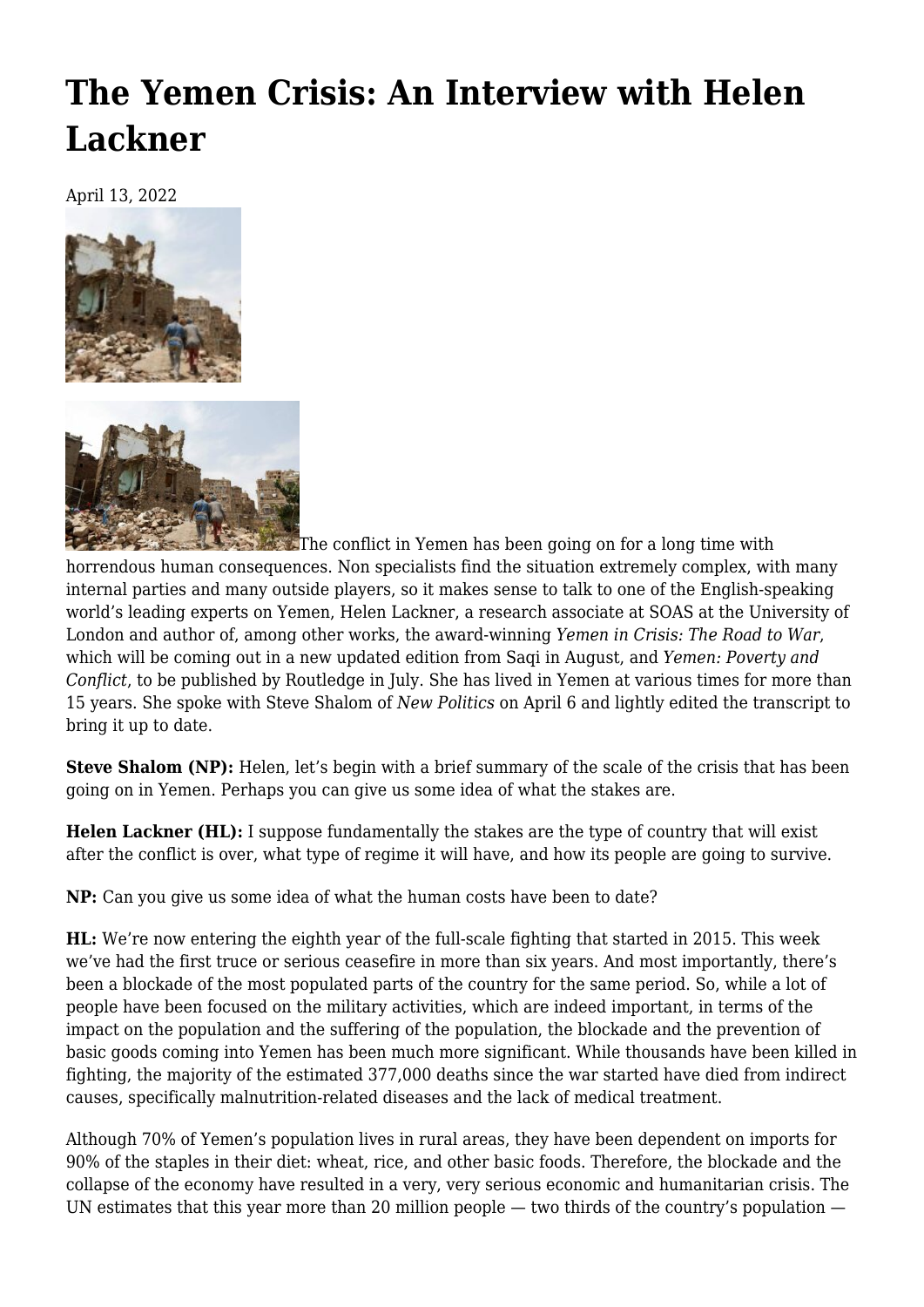are in need of humanitarian assistance and more than half of the population need food assistance, which is a very serious situation.

The people who are most in need are those who live in the Huthi-controlled areas. The Huthis control about 70% of the country's population, even though, in terms of geographical area, they only control about a third of the territory, and that is the area that is most in need of support and where people are most isolated and most in need of assistance.

**NP:** For some 30 years before the Arab Spring, Yemen had a single ruler, Ali Abdullah Saleh. Can you tell us a little bit about his regime?

**HL:** Saleh came to power in what was then the Yemen Arab Republic in 1978. He then became the President of the Republic of Yemen in 1990 when the Yemen Arab Republic merged with the People's Democratic Republic of Yemen (PDRY), which had been the only socialist country in the Arab world. If you compare his regime to others in the Arabian Peninsula, you could say it was a democratic, in the sense that it had a multiparty system (after unification, not before) and the parties and elections were not complete and utter farces. There was a real opposition in the Parliament. But at the same time, ultimately, it was a fully autocratic military- led regime where all the major privileges and income etc. went to Saleh and his cronies.

Certainly the democracy in Yemen was less of a farce than in Tunisia, or even in Egypt, prior to the 2011 events, but at the same time, it was ultimately an autocratic regime run by Saleh and his cronies.

**NP:** What about his external support?

**HL:** Basically all the foreign states supported Saleh. There were no particular divisions on that front. His relationship with Saudi Arabia was somewhat ambiguous and the Saudis have always had a divide and rule policy in Yemen in the sense that they supported both the regime and various forces either rivaling the regime or opposed to the regime. The Saudis in the past and in the future want Yemen to be both strong and weak enough not to be a destabilizing threat.

With respect to the United States, Saleh promptly supported the U.S. immediately after 911. He was the first ruler to turn up in Washington to offer his support to Bush and he made his sure that he would be seen. (He remembered what had happened in 1990 when Yemen had opposed the United States on going to war with Iraq, leading to the cutoff of U.S. aid.)

So basically what you had was an autocratic regime with a veneer — but maybe a little bit more than a veneer — of democracy. And it was supported by all foreign states. The main interest of the U.S. and most other foreign states involved with Yemen was this vision of the country as a hotbed of terrorism, due to the presence of Al Qaeda. And regardless of the reality and the importance of this, this was their rationale for supporting the regime. It's not as if any of those countries have had any qualms about supporting autocratic regimes in the region.

**NP:** Okay, so then we come to 2011 and the Arab Spring. How did this impact Yemen?

**HL:** You know the Arab Spring in Yemen was a movement that had already started before the beginning of 2011. The previous decade had witnessed an increasing level of frustration and anger by the population in general, due to the deterioration in their living standards and the increasingly limited possibilities within the democratic system that existed. People were giving up on the possibility of changing the regime through elections because they could see that the electoral process was very much manipulated.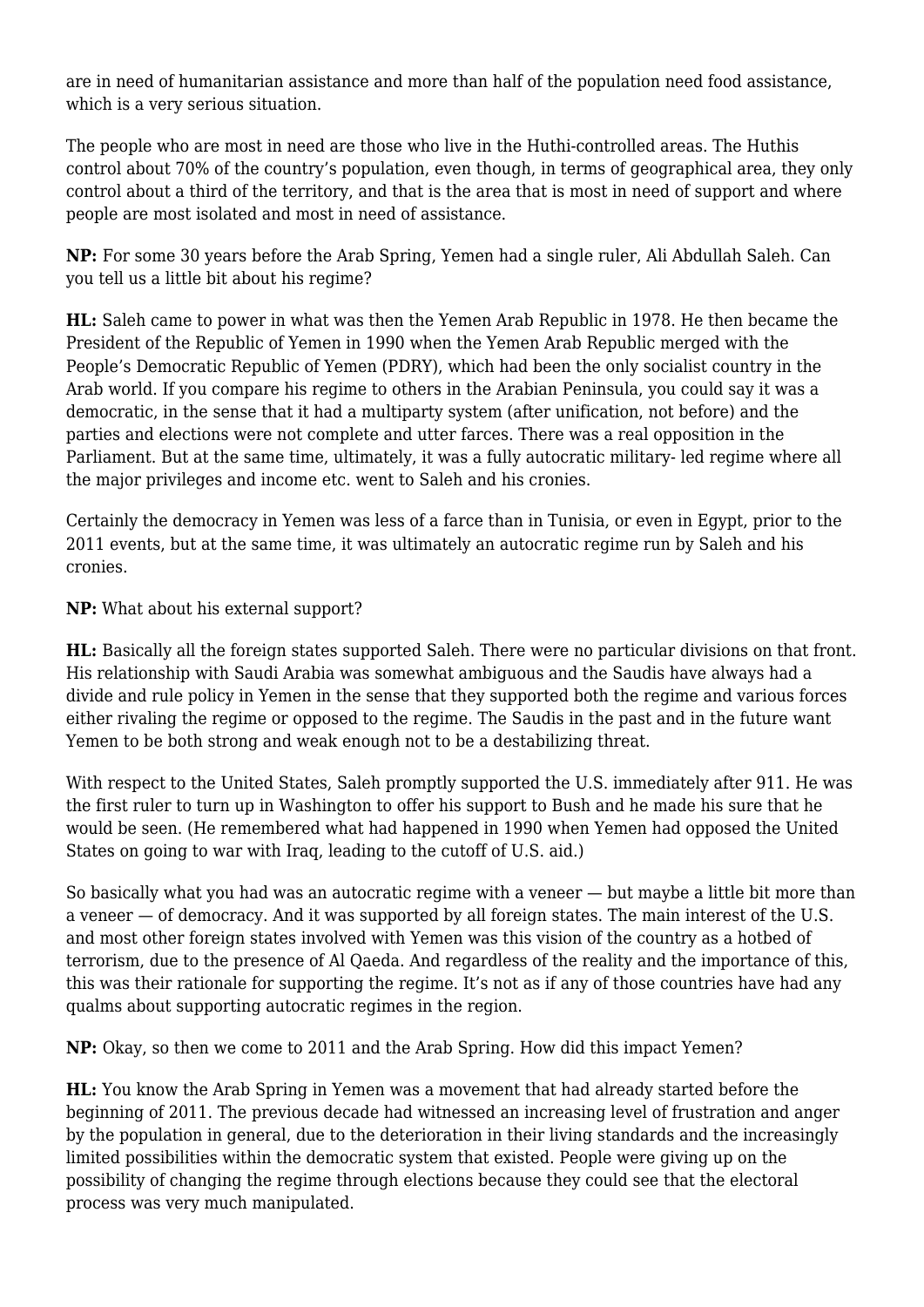It's a mistake to say that the Yemenis followed Egypt and Tunisia in 2011. Yemenis were already having street demonstrations when these other movements emerged. Of course, Tunisia and later on Egypt really encouraged people very, very strongly. I was in Sanaa when Mubarak fell. People had been demonstrating for weeks and they had set up their tents in various parts of the city. But when Mubarak fell, there was this sudden explosion of car horns and people shouting throughout the city in enthusiasm. So they were already there, but what happened elsewhere encouraged the movement to develop.

And at the same time, Saleh was a very crafty politician. In all the other countries, the main demonstrations were in Tahrir Square, which in English means Liberation Square. Sanaa has a Tahrir Square just like everywhere else, but three weeks earlier, as soon as things started, Saleh had installed his own people into Tahrir Square. So you had a whole load of tents occupied by military and other people supporting Saleh in Tahrir Square, which forced the Yemeni movement to move a mile up the road to settle outside the university. They called their area "change square" — basically it was an area that wasn't a square and didn't have a name. So it's not as if they left Liberation Square; it's just that Saleh had the skill to occupy the square with his people first.

## **NP:** That's fascinating.

**HL:** The movement was a widespread popular movement. Now people always call it a youth movement. But 65-70% of Yemenis are under 25, while people who are over 50 or 60 like us form less than 5% of the total population. So almost anything that happens in a country like Yemen will be a youth movement. The other more interesting thing is that for such a gender-segregated society as Yemen, you had a very strong presence of women. There were nowhere near as many women as men in the movement, but they came out a lot, and that was an important factor. The third factor that people neglect is that the movement brought together people from all parts of the country and from all social groups. All the tribespeople were there. They make up between 60 and 70% of the population. They played a very major role, but so did other social groups, both lower status and some upper status. And by the end, you had all the opposition parties joining in. The demonstrations were taking place not just in the cities, but in all the towns and capitals of the governorates, and that includes some places that barely deserve the name of town — just somewhere between a village and a town. It was a widespread national movement. And given the ease with which people moved from rural to urban areas, almost as many rural as urban people were involved.

This extremely widespread movement basically had one common call, which was for the fall of the regime. This is a sort of negative call, but on the positive side, it was calling for a new Yemen more democracy — but what it didn't do was seriously challenge the neoliberal economic approach. I think that was one of its failures. In any case, the movement in the end was sidelined by internal fighting between two of its major factions.

To explain this, I need to go back a bit. On the 18th of March 2011, there was what became known as the Friday of Dignity. Saleh's forces killed about 50 demonstrators. This created a clear split within the Saleh regime between his supporters and his rivals, including major military figures. Afterwards, the kind of revolutionary people I was just talking about were rapidly marginalized by the increasing power of this military faction plus some of the formal opposition, particularly the tribal Islamist party known as Islah. By the summer of 2011 you actually had a number of military clashes between these two factions, Saleh supporters and elite rivals.

And even earlier, from April onwards, you had a situation where the foreign element — a group of 11 ambassadors that had been constituted as the Friends of Yemen by the British earlier in 2010 — took the lead to try and come to a transitional agreement. This eventually became known as the Gulf Cooperation Council (GCC) agreement and was signed and approved in November 2011.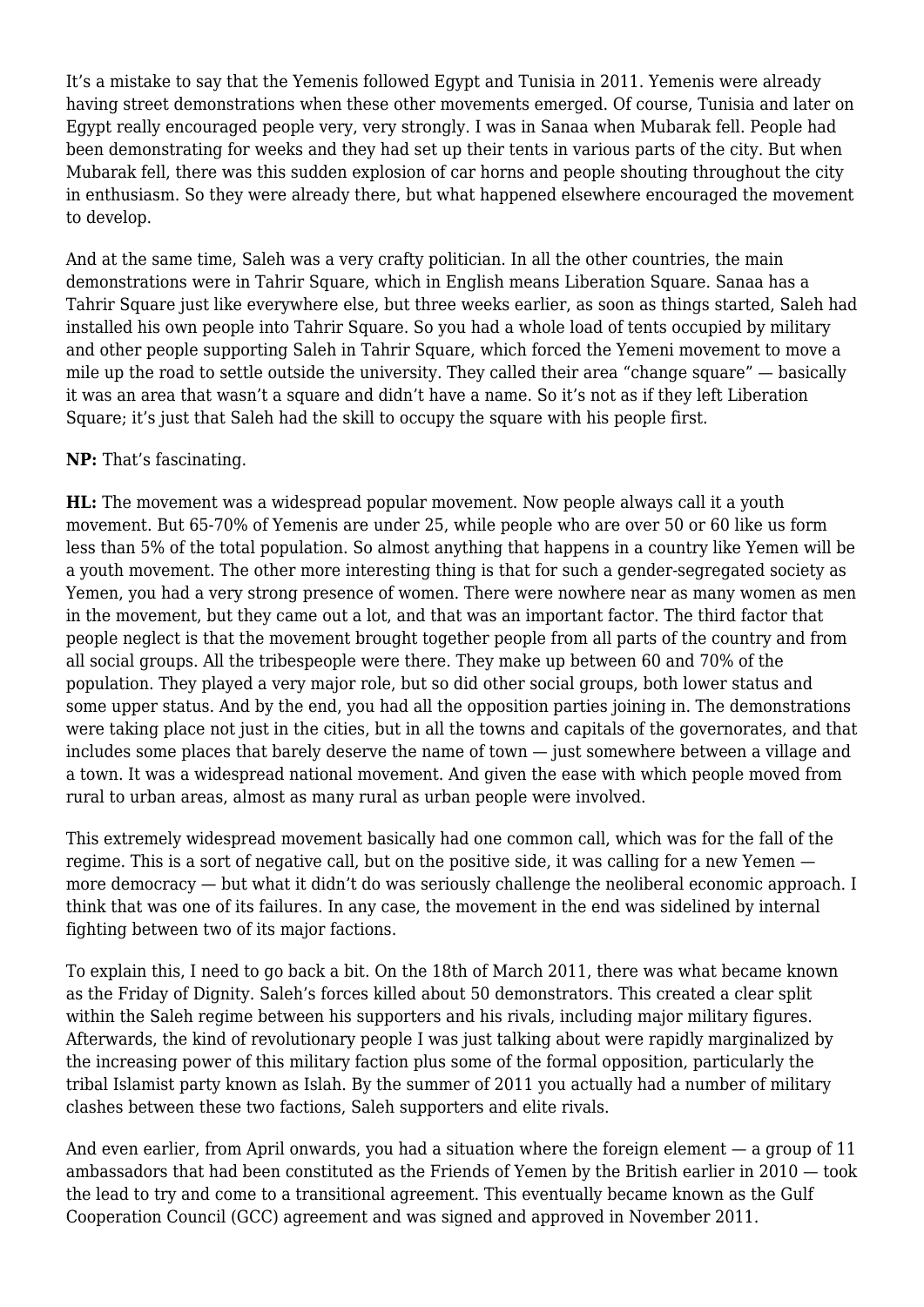That created the transitional regime, which was supposed to bring about the new Yemen, but it was dominated by these two major elite factions. The so-called new forces of youth, women, and civil society, as well as the more progressive elements from the opposition parties, were very much marginalized in that period. So that's how you ended up from 2012 to 2014 with a regime from which Saleh was excluded as president, but he remained the head of his political organization and was in a position to seriously undermine the transitional program.

And at the same time, the other part of that government of national unity was also a problem because it was dominated by basically the same rival elite forces as opposed to the more progressive revolutionary forces.

**NP:** And Saleh's vice president, Abdrabbuh Mansur Hadi, becomes the head of this transitional government that you refer to?

**HL:** Yes, but Saleh was still very much present as the head of his General People's Congress, which participated, for example, in the National Dialogue Conference (NDC), which was one of the elements of the transition. And though he personally wasn't part of the government, his people held half of the positions. So you had a situation where you had a transitional regime, which by definition was unlikely to produce a seriously improved outcome. And I think that's largely because the GCC agreement, was actually originally an internal agreement within the rival Yemeni elite factions that the GCC decided to adopt at a time when they thought it would give them good status; it didn't really end up that way.

But basically, the design and the idea were to make some concessions to the revolutionary movement without fundamentally changing the regime, preventing the emergence of a truly different democratic regime that would have sought or fought for more equity and equality. What some of us might call something remotely resembling socialism — or even resembling social democracy was not what they wanted. So basically the GCC deal forced the situation into a combination of Saleh's people and his rival elites, as opposed to bringing in new people with new ideas.

**NP:** Are you saying that this was not an external imposition, but really external forces rubber stamping something that came out of Yemeni power dynamics?

**HL:** I wouldn't quite say rubber stamp because they made some transformations to the original April agreement within Yemen, and they added something called the implementation mechanism that hadn't originally been there, but basically what you're saying is correct.

**NP:** Okay, so we have this transitional regime, and we have Saleh still around and then what happens to that arrangement?

**HL:** It collapses. The transition was supposed to last two years, from 2012 to 2014. By the time it officially ended you'd had this government which had basically done nothing except be even more corrupt than previous governments. You had had in 2012 a promise of \$8.4 billion in economic support most of which never materialized. So during that period the living conditions of the population continued to deteriorate.

And you had a National Dialogue Conference (NDC) that was supposed to prepare the fundamentals of a new constitution, or at least the new ruling regime, which it also failed to do. What it did do was agree that Yemen should be a federal state. Now there was lots of debate within the NDC about what kind of federal state it should be, how many regions there should be in it, etc.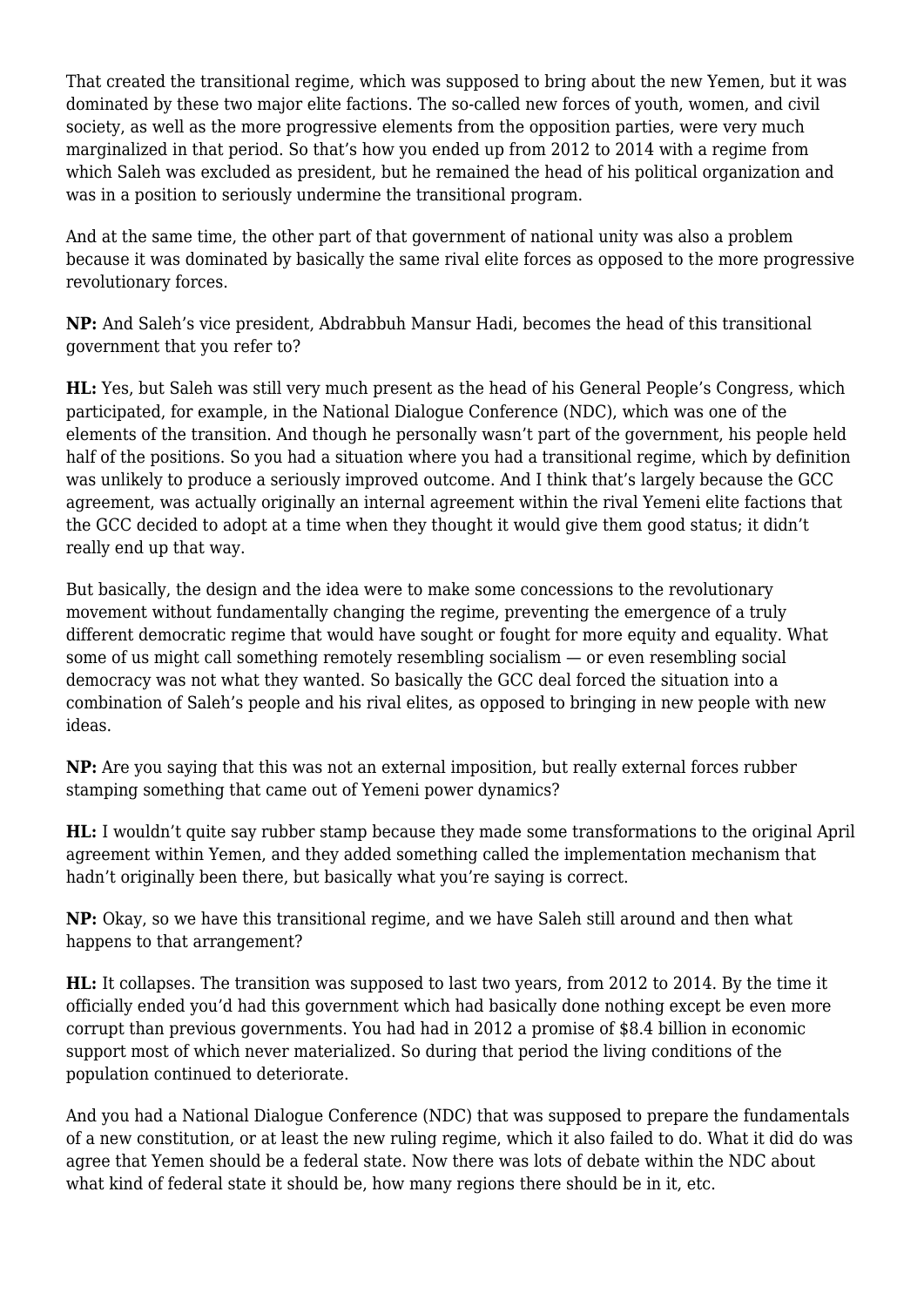It also was supposed to deal with two problems that we haven't talked about yet, which complicate the situation a bit. The first one was the Huthis in the far north, who had been fighting the Saleh regime since 2004. And the second one was the southern separatists, in the former PDRY, who also had various demands and were also pretty split amongst themselves.

So by 2014 what you had was a situation where the NDC had ended, and the transition was supposed to end. And during that period a number of things had happened. One of them was the Huthis had considerably increased their area of control, while participating in the NDC. They had also from 2013 onwards been increasingly cooperating with Saleh because they had certain interests in common. Second, you had the southern separatists, who were completely divided as usual, some of whom participated in the NDC, and others didn't but that problem continued. So you had a situation in 2014 when the Huthis eventually in alliance with Saleh gradually moved South and took Sanaa, the capital, and took over the government.

Without going into too much detail, the Huthis in alliance with Saleh by 2015 controlled Sanaa and a lot of the country. The Hadi regime after having been put under house arrest escaped to Aden, which they named as the new interim capital. The Huthi-Saleh forces chased them down there, Hadi escapes to Riyadh, Saudi Arabia, and got the Saudis to launch their offensive on the 26 of March 2015. The Saudis launched their offensive within 24 hours of being asked to do so, which obviously means that they had been preparing for this and that there had been discussions between Hadi and the Saudis prior to that about their support for the effort to restore him to power. And so you have the beginning of the internationalized war.

**NP:** Are there any foreign backers of the Huthi-Saleh side of this?

**HL:** At the time when this started, the Huthis – who are often described as Iranian proxies — had very limited relations with Iran and the involvement of Iran was minimal. But the involvement of Iran over the period increased significantly, both militarily and financially, though by comparison with the support of the other side it's trivial.

Apart from that, the only embassy that stayed open in Sanaa after 2015 was the Russian embassy, which remained open as long as Saleh was alive. After the Huthis killed Saleh in December 2017, the situation changed, and the Russians left.

So at the moment, or at least until the current Ukrainian war, the Russians have been receiving missions from every Yemeni faction that wants to go to Moscow. They had visions of seeing themselves as mediators when the situation permitted. I think this is probably no longer the case at the moment.

So basically in terms of foreign support you have a situation where the Iranian involvement on the Huthi side has increased significantly in the last seven years but it's still very insignificant by comparison with what's happening on the other side.

**NP:** When does the United Nations get involved in trying to settle this?

**HL:** The UN's been involved from 2011 onwards. The first UN special envoy was appointed in 2011 and he thought he would achieve a peaceful solution and avoid war. Many people think that his actions and his behavior worsened the situation rather than improved it.

Since 2015 there have been three UN Special Envoys, who basically tried to end the war and restore peace. The second one, who was there from 2018 until late 2021, really got nowhere fast. His predecessor, who served from 2015 to 2018 was a Mauritanian (who's now Foreign Minister in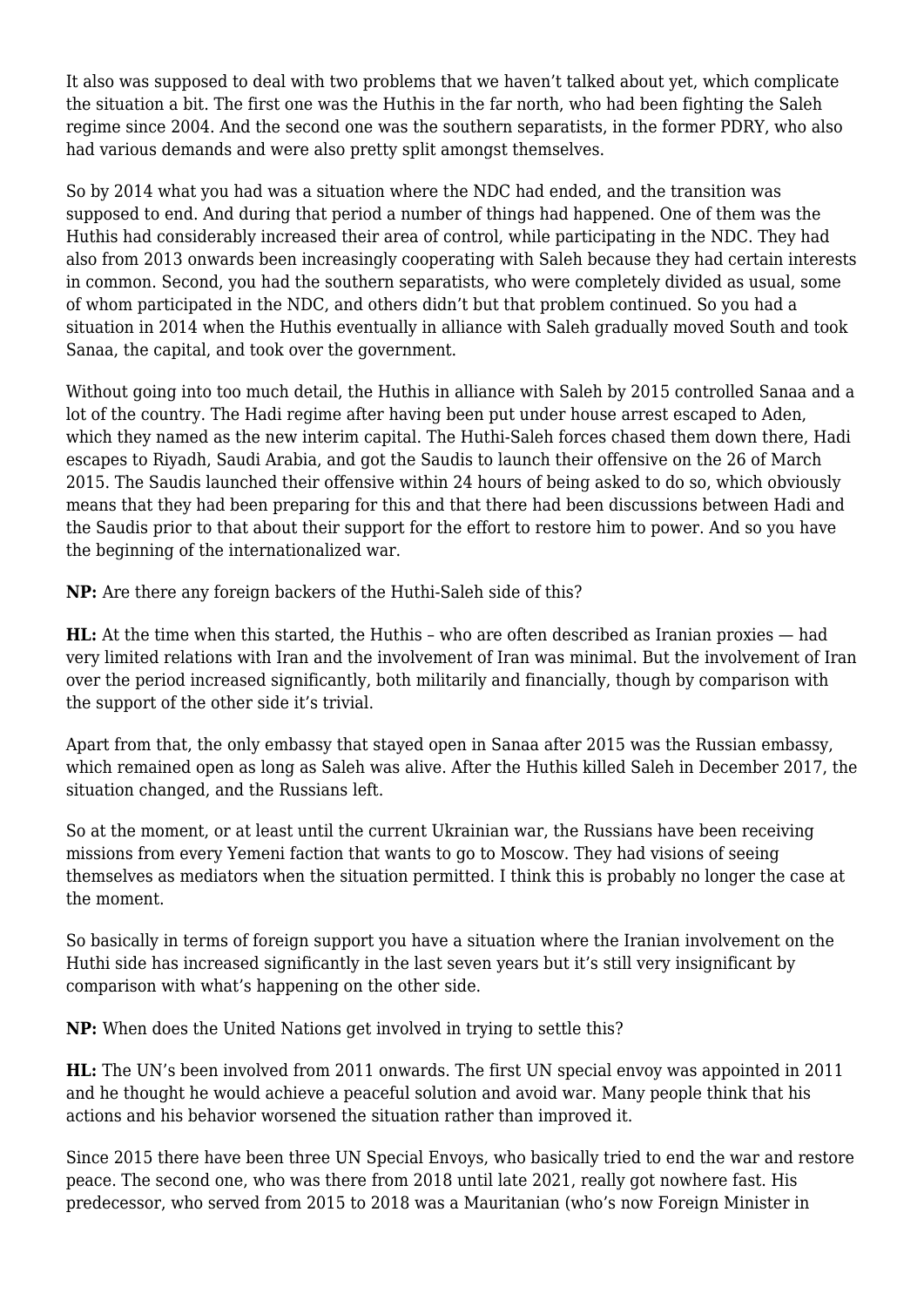Mauritania), at least arranged a three-month negotiation attempt in Kuwait in 2016, though that failed for a number of reasons. From that time onwards — until the truce that's happening now there was absolutely no progress made of any kind. There was the Stockholm conference of 2018 but really that achieved extremely little.

The new UN special envoy, who is a European, as opposed to being a Brit (the Brits are considered by the Huthis to be basically underlings of the Americans), has started being seen much more positively by most Yemeni parties, and he has, at this point in time, achieved more than anyone else in the sense that he's achieved this two-month truce which started on April 2. And he's very actively trying to get all the parties to talk and discuss things in a way which hopefully will be more successful than previous attempts.

**NP:** The U.S. and British governments are backing and arming Saudi Arabia, but what they say is that they are supporting the internationally recognized Hadi government (the IRG), and that's the government that ought to be recognized.

**HL:** The internationally recognized government's only asset is that it is internationally recognized. Its presence on the ground is almost zero. Hadi and most of his government have been sitting in Riyadh since 2015. Occasionally the southern separatists, who now control Aden, allow some of Hadi's ministers to turn up in and spend some time in Aden, but they're really there at the mercy of this southern transitional council group.

And yes, being internationally recognized is its asset, but it's internationally recognized basically because of UN Security Council resolution 2216 of 2015, which says that Hadi is the legitimate president. Lawyers and legal experts could spend a lot of time analyzing this because he was elected in 2012 for two years. So that ended in February 2014. His term was then extended by the then UN Special Envoy – but I never found any evidence explaining how long the extension was for or on what authority he did this. His own wish? And indeed that particular UN Special Envoy resigned, the day after UNSC Resolution 2216 was passed. So the legitimacy of the Hadi government is something that could keep legal experts busy for a long time.

It's not as if this government controls much of what's happening in the country. If you look at the country at the moment, you have the Huthis controlling about two thirds of the population and about one third of the territory and you have the rest of the place that's divided between five, six, or seven different groups. The group that comes under the name of internationally recognized government (IRG) officially includes the Southern Transitional Council (STC), but the disagreements and the occasional physical fighting between the STC and other parts of the internationally recognized government is almost as intense as that between them and the Huthis. Then you have groups like Saleh's nephew and his forces who are fighting on the side of the coalition and certainly working with the UAE, but they do not recognize the IRG. So on the one side, you have the Huthis, and on the other side, you have a multiplicity of groups who are currently sitting in Riyadh and possibly trying to agree with each other about something. Maybe, we don't know.

The Riyadh meeting, effectively only of the anti-Huthi forces as the Huthis refused to attend a meeting in the capital of the main "aggressor" resulted in a fundamental change in the anti-Huthi forces. Under extreme pressure from the Saudis, an 8-person [zero women] Presidential Command Council (PCC) was formed, replacing both Hadi and his Vice-President, both of whom were considered by most as obstacles to any progress, either military or diplomatic. Composed of the main leaders of the fighting factions, its willingness to seek a peaceful solution is doubtful. As it is composed of men who fundamentally disagree with each other and are effectively enemies, even their ability to meet and function as a unit is unlikely. Reminiscent of earlier presidential councils forced upon Yemen by circumstances or outsiders, it is highly unlikely to be a harbinger of good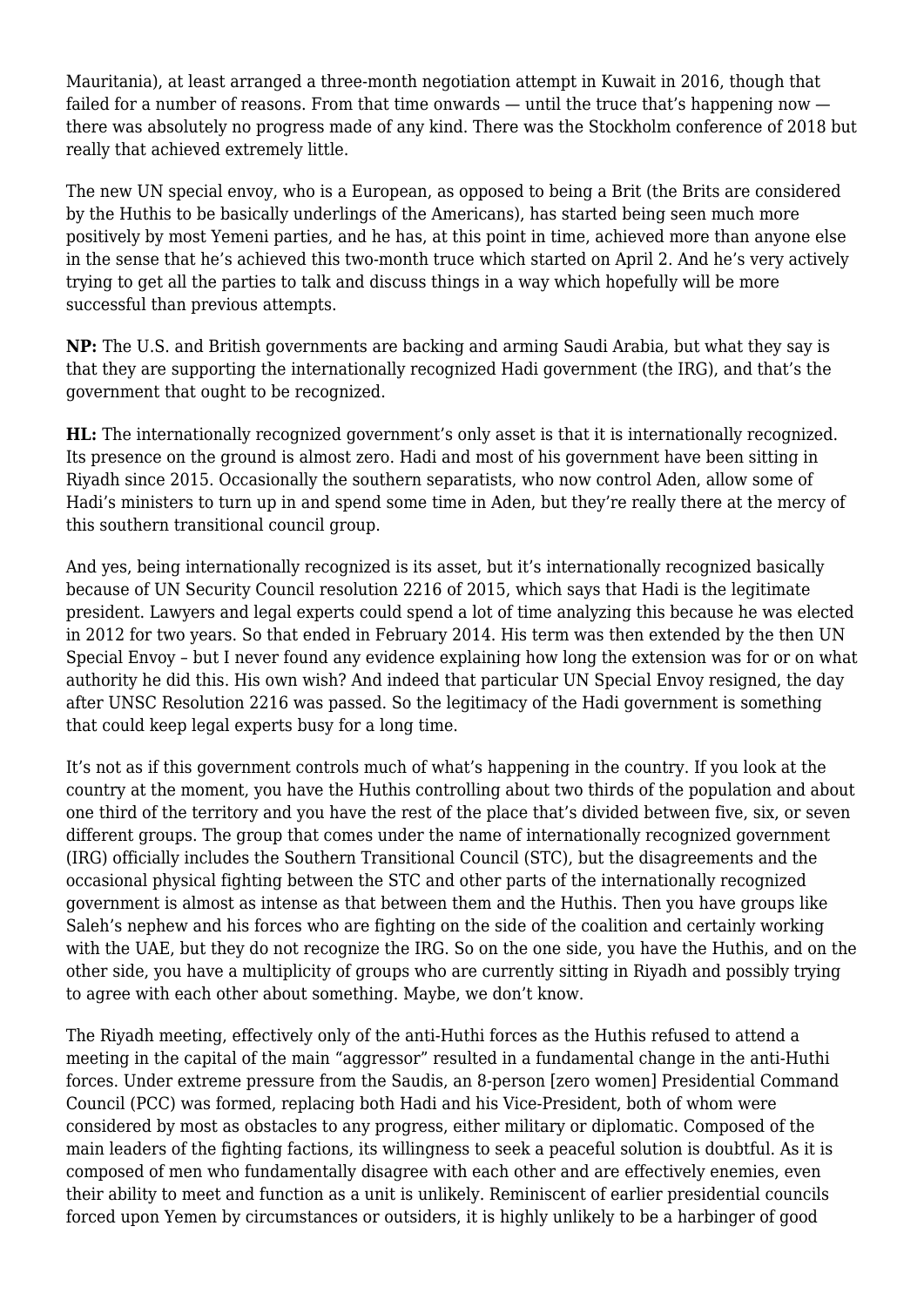news for the long-suffering Yemeni population,

**NP:** Did you think Security Council Resolution 2216 was ill-conceived?

**HL:** Oh absolutely! It was more than ill conceived. Many people call it a war resolution, rather than a peace resolution. It did two fundamental things that have prevented UN personnel from doing anything serious.

First, it recognized Hadi as the President, whose legitimacy is highly debatable. And second, it demanded that the Huthis withdraw to where they were in 2011. Given the size and the expansion of their gains in that period, the likelihood of them agreeing to basically surrender everything they've done in 10 years or so, is zero.

The resolution was, according to all assertions, written on more or less under the instructions of the Saudis at that time. But the resolution is still in force. There have been other resolutions that could be used, but it seems that the current UN Special Envoy is managing to do extremely well without changing it so maybe it's possible to do something simply by ignoring it.

**NP:** What are the terms of the current ceasefire and what do you see as its prospects?

**HL:** The talk until it happened was that it would be a ceasefire for the duration of Ramadan. Now it's been announced to be for two months, so it's already twice as long as the original talk. The Huthis had said all along that they would agree to a ceasefire if Sanaa airport were reopened and if the blockade, and particularly the fuel blockade on Hudaydah port were ended. These are the two things that they have obtained. To my knowledge, as of 13 April, no flights have yet arrived in Sanaa, but there have already been three fuel ships arriving in Hudaydah in the last few days. So they've gotten what they really wanted, I think, from the ceasefire. That's not the long-term solution, but it's major progress.

So that's one element. The other element is that the statement promoting the ceasefire does bring up the issue of Ta'izz. Now Ta'izz is the city where basically there's been ongoing stalemate and fighting throughout the period. The Stockholm Agreement had a provision about Ta'izz that was completely ignored, from the time it was signed in December 2018, until now. One of the elements of the current truce is the reopening of roads in and around Ta'izz, which is something that's very important for the people of that city.

Another element which has been emerging in recent weeks has been an indication of progress on the liberation of prisoners. Now the Stockholm Agreement had agreed on the exchange of 16,000 prisoners and absolutely nothing happened, until late 2020 when 1,080 were liberated, but none of the big names. Now according to a lot of things that have been published in the last week, there's been a new agreement, which will allow the liberation of about 800 more prisoners, including some of the big names that have been talked about throughout the period. I'm assuming that negotiations are continuing on this and will hopefully reach a positive outcome.

This particular truce is the first time since 2016 that anybody has achieved a kind of a ceasefire, so this is significant in itself. It's happening in the context of the establishment of the Presidential Command Council at a time when the new UN Special Envoy is currently holding consultations with all the different political groups in order to prepare for some more formal negotiations. Whether the PCC will help or hinder his efforts is unclear at this point.

People have been saying from the beginning that there's no military solution to this war, there's only a political solution. I regard this as a nonsensical statement. If you look at any war, you always end